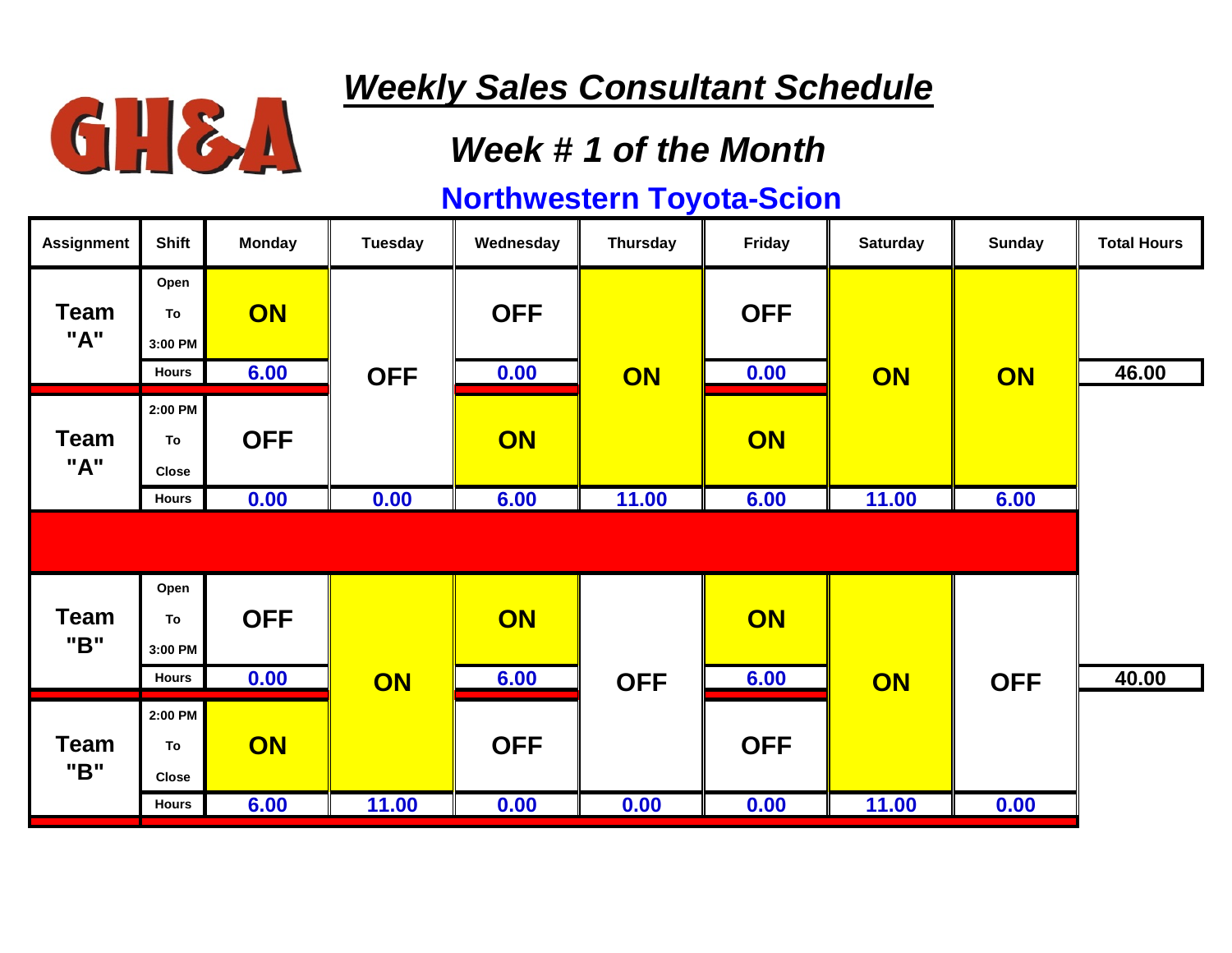

### *Week #2 of the Month*

| <b>Assignment</b>  | <b>Shift</b>                          | <b>Monday</b>      | Tuesday    | Wednesday  | <b>Thursday</b> | Friday     | <b>Saturday</b> | <b>Sunday</b> | <b>Total Hours</b> |
|--------------------|---------------------------------------|--------------------|------------|------------|-----------------|------------|-----------------|---------------|--------------------|
| <b>Team</b><br>"A" | Open<br>To<br>3:00 PM<br><b>Hours</b> | <b>OFF</b><br>0.00 | ON         | ON<br>6.00 | <b>OFF</b>      | ON<br>6.00 | ON              | <b>OFF</b>    | 40.00              |
| <b>Team</b><br>"A" | 2:00 PM<br>To<br><b>Close</b>         | ON                 |            | <b>OFF</b> |                 | <b>OFF</b> |                 |               |                    |
|                    | <b>Hours</b>                          | 6.00               | 11.00      | 0.00       | 0.00            | 0.00       | 11.00           | 0.00          |                    |
|                    |                                       |                    |            |            |                 |            |                 |               |                    |
| <b>Team</b><br>"B" | Open<br>To<br>3:00 PM                 | ON                 |            | <b>OFF</b> |                 | <b>OFF</b> |                 |               |                    |
|                    | <b>Hours</b>                          | 6.00               | <b>OFF</b> | 0.00       | ON              | 0.00       | ON              | ON            | 46.00              |
| <b>Team</b><br>"B" | 2:00 PM<br>To<br><b>Close</b>         | <b>OFF</b>         |            | ON         |                 | ON         |                 |               |                    |
|                    | <b>Hours</b>                          | 0.00               | 0.00       | 6.00       | 11.00           | 6.00       | 11.00           | 6.00          |                    |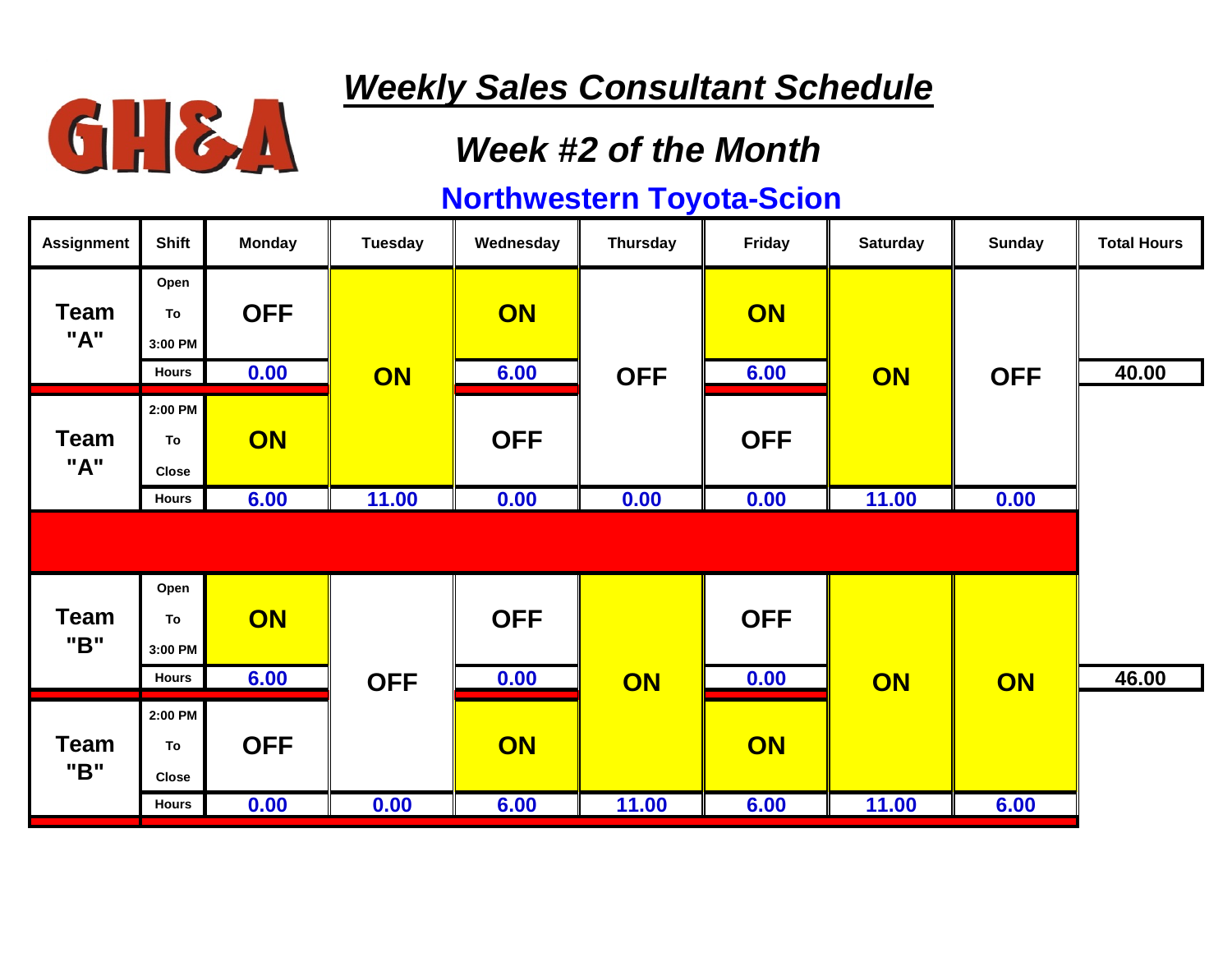

### *Week #3 of the Month*

| <b>Assignment</b>  | <b>Shift</b>                  | <b>Monday</b> | Tuesday    | Wednesday  | <b>Thursday</b> | Friday     | <b>Saturday</b> | <b>Sunday</b> | <b>Total Hours</b> |
|--------------------|-------------------------------|---------------|------------|------------|-----------------|------------|-----------------|---------------|--------------------|
| <b>Team</b><br>"A" | Open<br>To<br>3:00 PM         | <b>ON</b>     |            | <b>OFF</b> | ON              | <b>OFF</b> | ON              | ON            |                    |
|                    | <b>Hours</b>                  | 6.00          | <b>OFF</b> | 0.00       |                 | 0.00       |                 |               | 46.00              |
| <b>Team</b><br>"A" | 2:00 PM<br>To<br><b>Close</b> | <b>OFF</b>    |            | ON         |                 | ON         |                 |               |                    |
|                    | <b>Hours</b>                  | 0.00          | 0.00       | 6.00       | 11.00           | 6.00       | 11.00           | 6.00          |                    |
|                    |                               |               |            |            |                 |            |                 |               |                    |
| <b>Team</b><br>"B" | Open<br>To<br>3:00 PM         | <b>OFF</b>    |            | ON         |                 | ON         |                 |               |                    |
|                    | <b>Hours</b>                  | 0.00          | ON         | 6.00       | <b>OFF</b>      | 6.00       | ON              | <b>OFF</b>    | 40.00              |
| <b>Team</b><br>"B" | 2:00 PM<br>To<br><b>Close</b> | ON            |            | <b>OFF</b> |                 | <b>OFF</b> |                 |               |                    |
|                    | <b>Hours</b>                  | 6.00          | 11.00      | 0.00       | 0.00            | 0.00       | 11.00           | 0.00          |                    |